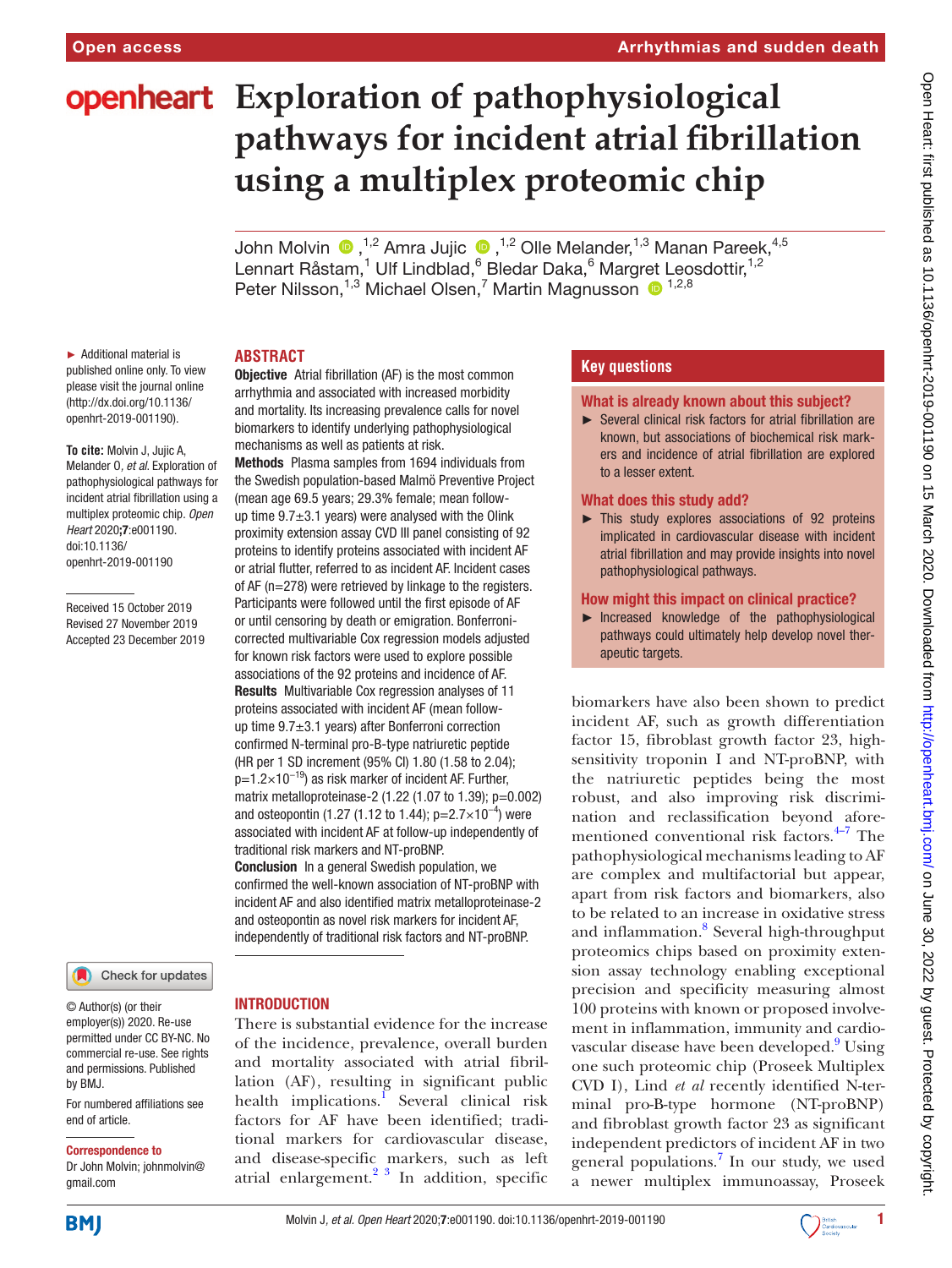Multiplex CVD III, consisting of 78 novel proteins and 14 proteins overlapping with the Proseek Multiplex CVD I, all with proposed involvement in inflammation/ immunity, cardiovascular disease and metabolism, with the purpose to explore new potential pathophysiological pathways and biomarkers for incident AF in a Swedish population-based cohort.

## **METHODS**

#### Study sample

During 1974–1992, specific birth cohorts between 1921 and 1949 of inhabitants in Malmö, Sweden, were invited to participate in a large cohort study, that is, the Malmö Preventive Project (MPP), with a total of 33346 individuals attending (attendance rate 71%). Re-examination of 18238 MPP survivors, who were still residing in the Malmö area, the MPP Re-Examination Study (MPP-RES), was conducted during 2002–2006 (attendance rate 72%). In a subsample of 1792 participants, echocardiography and a 12-lead ECG were performed. These subjects were randomly selected from groups defined by glucometabolic status: normal fasting glucose, impaired fasting glucose, new-onset diabetes and prevalent diabetes, with oversampling in the groups with glucometabolic disturbances to ensure numerical balance, as described previously and that we recently used in a similar approach investigating incident diabetes.<sup>10 11</sup>

## Clinical examination

Height and weight were measured and body mass index (BMI,  $\text{kg/m}^2$ ) subsequently calculated. Blood pressure was measured twice in the supine position after 10min of rest, and blood samples were drawn after an overnight fast. Hypertension was defined as systolic blood pressure (SBP) >140mmHg or diastolic blood pressure >90mmHg or the use of antihypertensive medication.

## Laboratory assays

Blood samples were drawn after an overnight fast. The samples were centrifuged and stored at −80℃ until the time of analysis. NT-proBNP was measured with an electrochemiluminescence immunoassay (Elecsys; Roche Diagnostics, Basel, Switzerland) at the Department of Clinical Chemistry, Akershus University Hospital, Lorenskog, Norway.

# Proteomic profiling

Plasma samples from a total of 1737 individuals from this subsample were successfully analysed with the Olink proximity extension assay. Plasma levels of proteins were analysed by the Proximity Extension Assay technique using the Proseek Multiplex CVD III 96×96 reagents kit (Olink Bioscience, Uppsala, Sweden). The CVD III panel consists of 92 proteins with either established or proposed association with cardiovascular disease, inflammation and metabolism. All data are presented as arbitrary units. One protein was below detectable limits in >15% samples (NT-proBNP). Across all 92 assays, the mean intra-assay

and inter-assay variations were 8.1% and 11.4%, respectively. Validation data and coefficients of variance for all proteins can be found in [online supplementary material](https://dx.doi.org/10.1136/openhrt-2019-001190)  (validation data CVD III) and further technical information about the assays are available on the Olink homepage (<http://www.olink.com>).

## Classification of prevalent and incident AF in MPP-RES

The endpoint was clinical AF or atrial flutter diagnosed in a hospital setting, that is, either inpatient or outpatient. AF and atrial flutter have not been distinguished due to the similarities between the two diagnoses, and the main endpoint of incident AF or incident atrial flutter is referred to as incident  $AF$ .<sup>12</sup> Cases were retrieved by linkage to the Swedish Registers for inpatients and outpatients administered by The Swedish National Board of Health and Welfare. The AF diagnosis in this register (diagnosis codes 427D for the 9th revision of International Classification of Diseases, ICD-9, and I48 for the 10th revision, ICD-10) has been validated previously.<sup>[13](#page-6-8)</sup> Participants were followed until the first episode of AF or atrial flutter or until censoring by death or emigration. Follow-up ended on 31 December 2016.

## Statistical analysis

Non-normally distributed variables (all 91 proteins and NT-proBNP) were log-transformed and then standardised prior to analysis. Cox proportional-hazards regression models were carried out crude (*model 1*), where a Bonferroni-corrected p value of 0.0005 (0.05/92) was considered statistically significant. Only proteins that in crude Cox regression models were Bonferroni-corrected significantly associated with the prevalence and incidence of AF were then further analysed using logistic regression models and Cox regression models, respectively. Prior to analyses of incident AF, all cases of prevalent AF by the time of MPP-RES were excluded. *Model 2* was adjusted for age and sex. *Model 3* was further adjusted for BMI, SBP, smoking status, prevalent diabetes mellitus, prevalent coronary events, prevalent heart failure and antihypertensive treatment. Proteins that were significantly associated with incident AF in *model 3* (except for NT-proBNP) were then further adjusted for NT-proBNP on top of *model 3*. The area under the curve (AUC) of these proteins for incident AF was calculated by receiver operating characteristic (ROC) analysis. The proportional hazard assumption was tested using Schoenfeld residuals. Furthermore, a score containing markers that remained significant in all models was computed by addition of ln-transformed and z-scored proteins followed by an additional standardisation (z-score transformation), and entered in the model. All analyses were carried out using SPSS V.25.0.

## **RESULTS**

A complete list containing all proteins and their unadjusted associations with incident AF is available as [online](https://dx.doi.org/10.1136/openhrt-2019-001190)  [supplementary material](https://dx.doi.org/10.1136/openhrt-2019-001190). At baseline, subjects with prevalent AF were more often receiving antihypertensive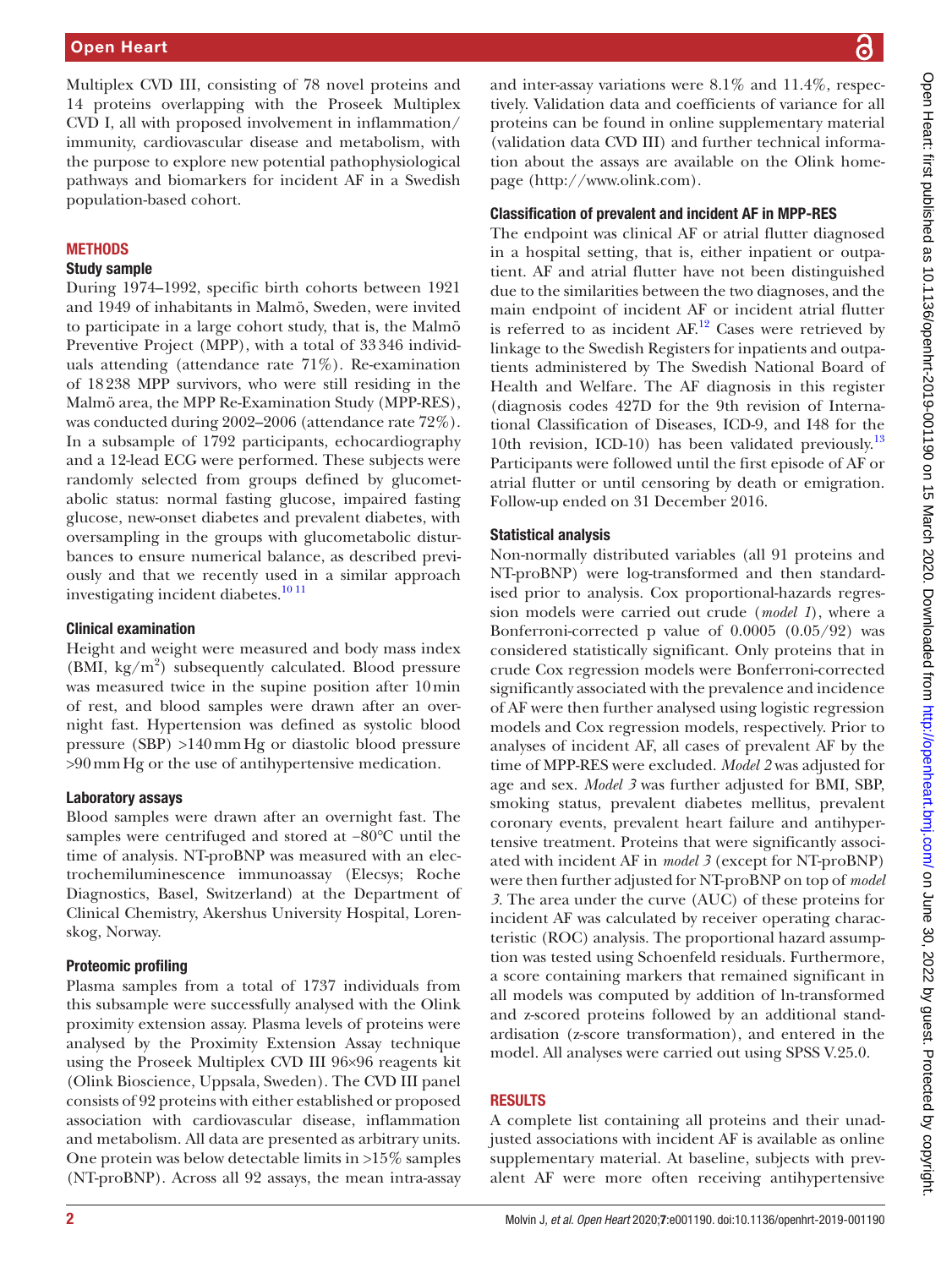<span id="page-2-0"></span>

| Baseline characteristics of study participants with and without prevalent atrial fibrillation at baseline examination<br>Table 1 |                     |                                                  |                                             |         |  |
|----------------------------------------------------------------------------------------------------------------------------------|---------------------|--------------------------------------------------|---------------------------------------------|---------|--|
|                                                                                                                                  | All subjects n=1694 | <b>Subjects without prevalent</b><br>$AF n=1599$ | <b>Subjects with prevalent</b><br>$AF n=95$ | P value |  |
| Age (years)                                                                                                                      | 67.5 $(\pm 6.0)$    | 67.3 $(\pm 6.0)$                                 | 70.4 $(\pm 5.6)$                            | < 0.001 |  |
| Sex (n female $(\%)$ )                                                                                                           | 502 (29.6)          | 475 (29.7)                                       | 27(28.4)                                    | 0.870   |  |
| Smoking $(n \, (%)$                                                                                                              | 298(17.6)           | 287(17.9)                                        | 11(11.6)                                    | 0.143   |  |
| AHT (%)                                                                                                                          | 798 (47.1)          | 714 (44.7)                                       | 84 (88.4)                                   | < 0.001 |  |
| BMI ( $\text{kg/m}^2$ )                                                                                                          | $28.3 (\pm 4.3)$    | $28.3 (\pm 4.3)$                                 | 28.5 $(\pm 4.3)$                            | 0.542   |  |
| SBP (mm Hq)                                                                                                                      | 146.6 $(\pm 20.2)$  | 147.1 $(\pm 20.2)$                               | 138.5 $(\pm 18.3)$                          | < 0.001 |  |
| Prevalent diabetes (n (%))                                                                                                       | 683 (40.3)          | 639(40.0)                                        | 44 (46.3)                                   | 0.188   |  |
| Prevalent CVD (n (%))                                                                                                            | 185 (10.9)          | 156 (9.8)                                        | 29 (29.6)                                   | < 0.001 |  |
| Prevalent HF (n (%))                                                                                                             | 31(1.8)             | 16(1.0)                                          | 15(15.8)                                    | < 0.001 |  |

Values are displayed as means (±SD) or, for skewed variables, medians and IQR (25–75).

AF, atrial fibrillation; AHT, antihypertensive treatment; BMI, body mass index; CVD, cardiovascular disease; HF, heart failure; SBP, systolic blood pressure.

treatment (AHT) and were more likely to have prevalent cardiovascular disease (CVD), especially chronic heart failure ([table](#page-2-0) 1). Subjects who experienced incident AF during follow-up were at baseline older, had greater BMI, were more often receiving AHT, and more often had prevalent diabetes and CVD [\(table](#page-2-1) 2).

Mean follow-up time was 9.7±3.1 years. After Bonferroni correction, 11 proteins were significantly associated with incident AF (278 events) in crude Cox regression models: fatty-acid binding protein 4 (FABP4), growth differentiation factor 15 (GDF-15), matrix metalloproteinase-2 (MMP-2), urokinase receptor (UPAR), osteopontin (OPN), galectin 4 (GAL-4), insulin-like growth factor-binding protein 7 (IGFBP-7), paraoxonase 3 (PON3), tumour necrosis factor receptor 1 (TNFR1), N-terminal pro-B-type natriuretic peptide (NT-proBNP) and chitinase-3-like protein 1 (CHI3L1) ([table](#page-3-0) 3). These proteins were then further analysed in age-adjusted and sex-adjusted models ([table](#page-3-0) 3), and when further adjusted for BMI, SBP, smoking status, prevalent diabetes mellitus,

prevalent coronary events, prevalent heart failure and AHT, five proteins (MMP-2, UPAR, OPN, IGFBP-7 and NT-proBNP) remained significantly associated with incident AF [\(table](#page-3-0) 3).

MMP-2, UPAR, OPN and IGFBP-7 were further adjusted by entering NT-proBNP in the model, which resulted in still significant associations between MMP-2 (HR 1.15 (95% CI 1.01 to 1.31), p=0.031) and OPN (HR 1.19 (95% CI 1.04 to 1.35), p=0.009) with incident AF. A score of MMP2 and OPN was then entered in model 3 (HR 1.26 (95% CI 1.11 to 1.44), p=0.001). In order to investigate the additive predictive value of the biomarkers that remained associated with incident AF in the NT-proBNP adjusted model, we created a z-score of MMP2 and OPN which was entered in model 3 (HR 1.26 (95% CI 1.11 to 1.44), p=0.001). Further, NT-proBNP was entered on top of model 3, and the z-score of MMP-2 and OPN remained significantly associated with incident AF (HR 1.63 (95% CI 1.42 to 1.88), p=6.5×10<sup>-12</sup>). Kaplan-Meier curves presenting incidence of AF within

<span id="page-2-1"></span>

| Baseline characteristics of study participants with and without incident atrial fibrillation at baseline examination<br>Table 2 |                     |                                               |                                               |         |
|---------------------------------------------------------------------------------------------------------------------------------|---------------------|-----------------------------------------------|-----------------------------------------------|---------|
|                                                                                                                                 | All subjects n=1599 | <b>Subjects without incident</b><br>AF n=1321 | <b>Subjects with incident AF</b><br>$n = 278$ | P value |
| Age (years)                                                                                                                     | 67.3 $(\pm 6.0)$    | 66.8 $(\pm 6.0)$                              | 69.7 $(\pm 5.3)$                              | < 0.001 |
| Sex (n female $(\%)$ )                                                                                                          | 475 (29.7)          | 401 (30.4)                                    | 74 (26.6)                                     | 0.205   |
| Smoking $(n \, (%)$                                                                                                             | 287 (17.9)          | 244(18.5)                                     | 43 (15.5)                                     | 0.661   |
| AHT (%)                                                                                                                         | 714 (44.7)          | 552 (41.8)                                    | 162 (58.3)                                    | < 0.001 |
| BMI ( $\text{kg/m}^2$ )                                                                                                         | $28.3 (\pm 4.3)$    | $28.0 (\pm 4.2)$                              | $29.5 (\pm 4.9)$                              | < 0.001 |
| SBP (mm Hq)                                                                                                                     | 147.1 $(\pm 20.2)$  | 147.1 (±20.2)                                 | 147.2 $(\pm 20.3)$                            | 0.959   |
| Prevalent diabetes (n (%))                                                                                                      | 639 (40.0)          | 500(37.9)                                     | 139(50.0)                                     | < 0.001 |
| Prevalent CVD (n (%))                                                                                                           | 156 (9.8)           | 116(8.8)                                      | 40 (14.4)                                     | 0.004   |
| Prevalent HF $(n \, (%)$                                                                                                        | 16(1.0)             | 11(0.8)                                       | 5(1.8)                                        | 0.081   |

Values are displayed as means  $(\pm SD)$  or, for skewed variables, medians and IQR (25–75).

AF, atrial fibrillation; AHT, antihypertensive treatment; BMI, body mass index; CVD, cardiovascular disease; HF, heart failure; SBP, systolic blood pressure.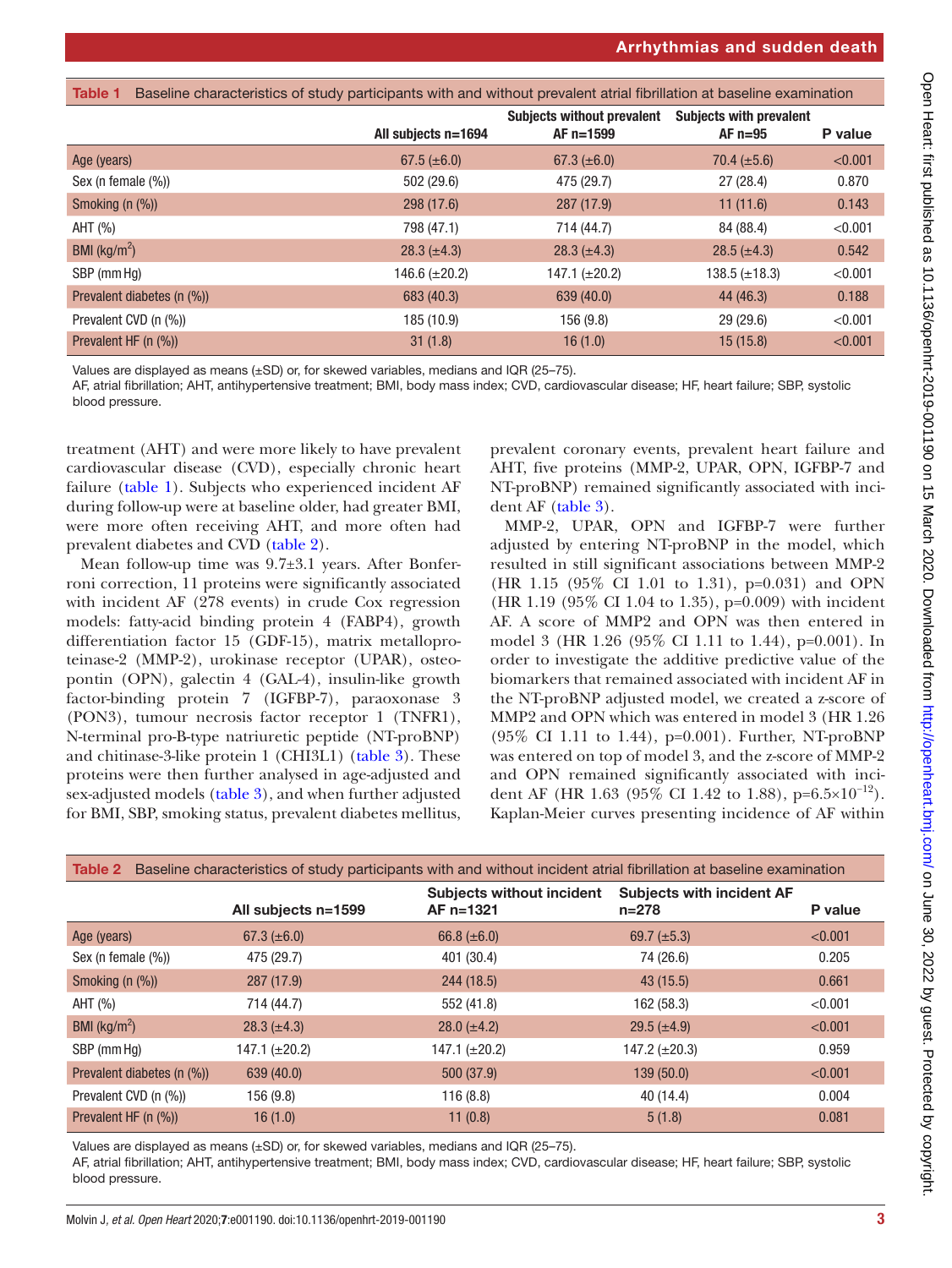<span id="page-3-0"></span>

| Cox regression analysis examining the relation of proteins with incident atrial fibrillation<br>Table 3 |                                |                       |                                |                      |                       |                      |
|---------------------------------------------------------------------------------------------------------|--------------------------------|-----------------------|--------------------------------|----------------------|-----------------------|----------------------|
|                                                                                                         | <b>HR (95% CI)</b>             |                       | <b>HR (95% CI)</b>             |                      | <b>HR (95% CI)</b>    |                      |
|                                                                                                         | Model 1                        | P value               | Model 2                        | P value              | Model 3               | P value              |
| NT-proBNP                                                                                               | 1.95 (1.75 to 2.19)            | $5.1 \times 10^{-32}$ | 1.80 (1.60 to 2.04)            | $3.2\times10^{-21}$  | 1.80 (1.58 to 2.04)   | $1.2\times10^{-19}$  |
| OPN                                                                                                     | 1.38 (1.22 to 1.56)            | $4.2\times10^{-7}$    | 1.27 (1.12 to 1.44)            | $2.2 \times 10^{-4}$ | 1.27 (1.12 to 1.44)   | $2.7 \times 10^{-4}$ |
| $MMP-2$                                                                                                 | 1.29 (1.14 to 1.47)            | $6.6 \times 10^{-5}$  | 1.20 (1.21 to 1.84)            | 0.004                | 1.22 (1.07 to 1.39)   | 0.002                |
| IGFBP-7                                                                                                 | 1.27 (1.12 to 1.43)            | $1.2 \times 10^{-4}$  | 1.18 (1.05 to 1.33)            | 0.007                | 1.15 (1.02 to 1.29)   | 0.026                |
| <b>UPAR</b>                                                                                             | 1.30 $(1.15 \text{ to } 1.47)$ | $3.7\times10^{-5}$    | 1.20(1.05 to 1.36)             | 0.006                | 1.16 (1.02 to 1.32)   | 0.028                |
| FABP4                                                                                                   | 1.27 (1.13 to 1.44)            | $8.6 \times 10^{-5}$  | 1.36 (1.19 to 1.55)            | $9.0\times10^{-6}$   | 1.14 (0.98 to 1.32)   | 0.098                |
| <b>GDF-15</b>                                                                                           | 1.41 (1.25 to 1.59)            | $9.7\times10^{-9}$    | 1.22 (1.07 to 1.38)            | 0.003                | 1.141 (0.97 to 1.27)  | 0.126                |
| GAL-4                                                                                                   | 1.30 (1.15 to 1.47)            | $3.5 \times 10^{-5}$  | 1.21 (1.07 to 1.37)            | 0.003                | 1.09 (0.95 to 1.24)   | 0.220                |
| CHI3L1                                                                                                  | 1.26 $(1.12 \text{ to } 1.43)$ | $1.4 \times 10^{-4}$  | 1.15 $(1.02 \text{ to } 1.30)$ | 0.021                | 1.07 (0.95 to 1.22)   | 0.257                |
| TNFR1                                                                                                   | 1.26 (1.12 to 1.42)            | $1.6 \times 10^{-4}$  | 1.14 (1.01 to 1.29)            | 0.035                | 1.07 (0.94 to 1.21)   | 0.297                |
| PON <sub>3</sub>                                                                                        | $0.80$ (0.72 to 0.89)          | $7.3 \times 10^{-5}$  | $0.82$ (0.73 to 0.92)          | 0.001                | $0.94$ (0.83 to 1.11) | 0.298                |

Values are HRs and 95%CI for incident atrial fibrillation. *Model 1* is unadjusted. *Model 2* is age and sex adjusted. *Model 3* is further adjusted for body mass index, systolic blood pressure, smoking status, prevalent diabetes mellitus, prevalent coronary events, prevalent heart failure and antihypertensive treatment.

CHI3L1, chitinase-3-like protein 1; FABP4, fatty-acid binding protein 4; GAL-4, galectin 4; GDF-15, growth differentiation factor 15; IGFBP-7, insulin-like growth factor-binding protein 7; MMP-2, matrix metalloproteinase-2; NT-proBNP, N-terminal pro-B-type natriuretic peptide; OPN, osteopontin; PON3, paraoxonase 3; TNFR1, tumour necrosis factor receptor 1; UPAR, urokinase receptor.

quartiles of MMP-2, OPN and NT-proBNP are presented in [figure](#page-4-0) 1.

In multivariable logistic regression models, the 11 proteins that were associated with incident AF after Bonferroni correction in the crude analysis were explored for associations with prevalent AF at the time of MPP-RES. In the fully adjusted model, NT-proBNP and PON3 were significantly associated with prevalent AF [\(table](#page-5-0) 4). The association between PON3 and lower prevalence of AF remained significant after further addition of NT-proBNP to the model (OR 0.72; 95% CI 0.57 to 0.91; p=0.006).

## ROC analyses and Harrell's concordance index

The ROC analyses for the proteins that remained significantly associated with incident AF in model 3 after adjusting for NT-proBNP were as follows: the AUC for NT-proBNP was 0.692 (95% CI 0.659 to 0.725); p<0.001. For MMP-2, the AUC was 0.554 (95% CI 0.516 to 0.592; p=0.005) and 0.576 (95% CI 0.540 to 0.613; p<0.001) for OPN. The z-score of MMP-2 and OPN yielded an AUC of 0.568 (95% CI 0.531 to 0.606; p<0.001).

Next, we carried out calculations of Harrell's C-statistics for evaluation of overall adequacy of risk prediction procedures in the Cox regression model including traditional risk factors (age, sex, BMI, SBP, smoking status, prevalent diabetes mellitus, prevalent coronary events, prevalent heart failure and antihypertensive treatment) for prediction of incidence of AF, which yielded a C-index of 0.693. An addition of any one of the 11 proteins associated with incident AF in model 2 resulted in a gain in C-statistics that ranged from 0 to 5.7 percentage units, with NT-proBNP with the highest percentage unit ([table](#page-5-1) 5). The addition of the z-score from MMP-2 and OPN on top

of model 3 and NT-proBNP yielded a score of 0.753, as compared with 0.750 in the model with only NT-proBNP.

# **DISCUSSION**

In this community-based sample of 1694 older individuals without prevalent AF, we could confirm the well-known association of NT-proBNP as a strong independent marker for incident AF. Beyond that, we were able to identify MMP-2 and OPN as novel proteins with associations with incident AF independently of both clinical risk factors and NT-proBNP. By analysing proteins' associations with both prevalence and incidence of AF, we were aiming to explore which proteins that are associated both with manifest disease (prevalent AF) and which proteins are associated with a higher risk of development of the condition. In cross-sectional analyses, PON3 was associated with lower prevalence of AF even after additional adjustment for NT-proBNP, but not with incidence of AF at follow-up. Contrary to Lind *et*  $a\bar{t}$  who used a similar proteomics approach (Proseek Multiplex CVD I), with 14 proteins overlapping between the Proseek Multiplex CVD III panel used in this study, we found no significant associations for growth differentiation factor 15 and fatty-acid binding protein 4 after full adjustment. Further, Lind *et al* also found interleukin-6, T-cell immunoglobulin and mucin domain 1, adrenomedullin and fibroblast growth factor 23 to be predictive of incident AF. However, due to differences in the two proteomic approaches, the latter markers were not available in our dataset. Both the study by Lind *et al* and the present study confirmed NT-proBNP as a strong predictive marker of incident AF.

The proteins that remained significantly associated with incident AF in after adjustment for NT-proBNP on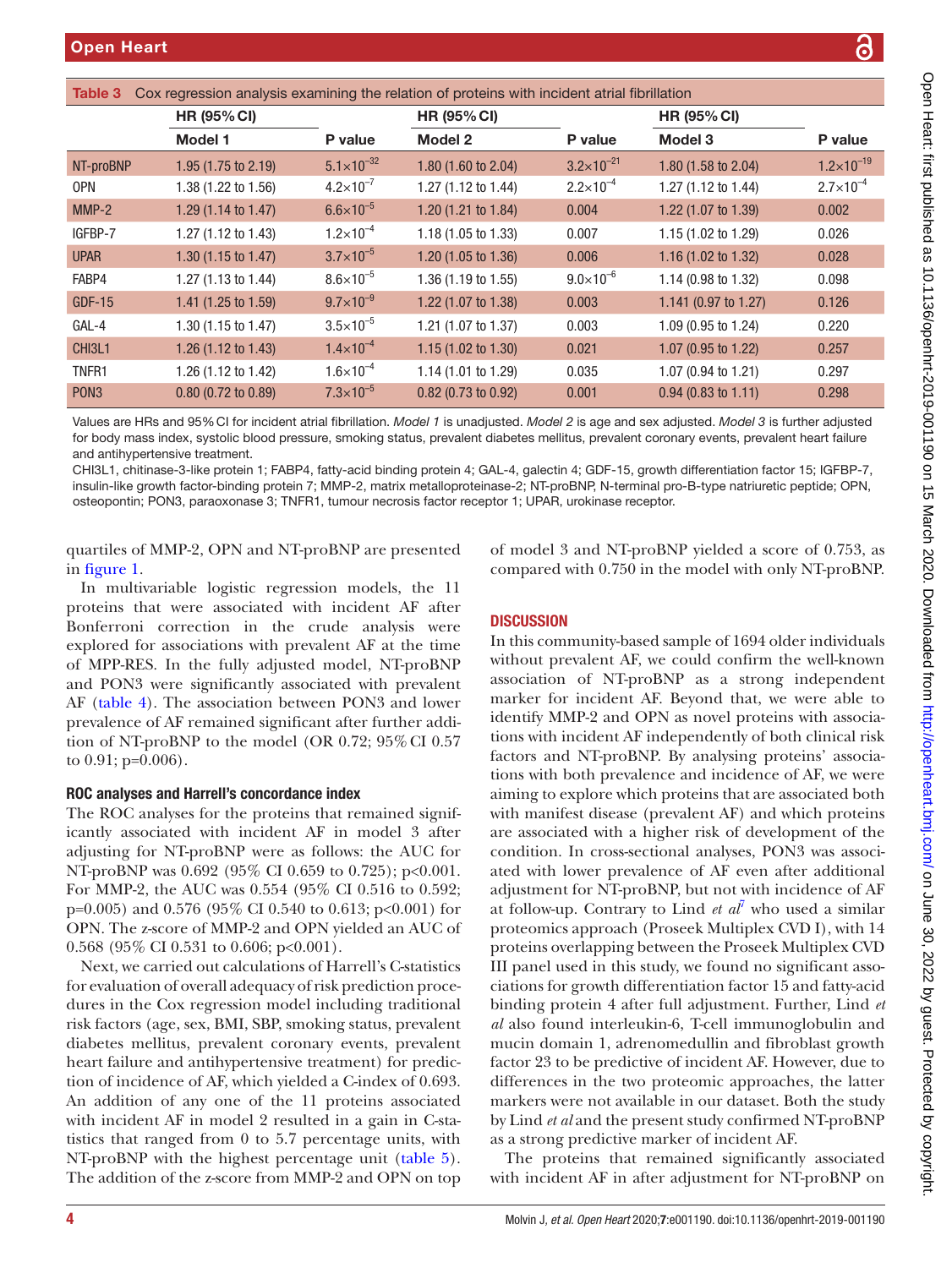

<span id="page-4-0"></span>Figure 1 Illustration of MMP-2, OPN and NT-proBNP, and incidence of atrial fibrillation. (A) Incidence of atrial fibrillation within quartiles of matrix metalloproteinase-2 (MMP-2). (B) Incidence of AF within quartiles of osteopontin (OPN). (C) Incidence of AF within quartiles of N-terminal pro-B-type natriuretic peptide (NT-proBNP). Q1=quartiles with lowest values; Q4=quartile with highest values. MMP-2 levels within quartiles (median (IQR 25–75)): Q1 2.4 (2.2–2.5); Q2 2.9 (2.8–3.0); Q3 3.2 (3.1–3.3); Q4 3.7 (3.5–3.9). OPN levels within quartiles (median (IQR 25–75)): Q1 3.8 (3.6–4.0); Q2 4.4 (4.2–4.6); Q3 4.8 (4.7–4.9); Q4 5.3 (5.1–5.5). NT-proBNP levels within quartiles (median (IQR 25–75)): Q1 4.0 (3.0–5.0); Q2 8.0 (7.0–10.0); Q3 16.0 (14.0–19.0); Q4 36.0 (27.5– 60.5).

top of other risk factors (MMP-2 and OPN) showed poor discrimination (MMP-2 AUC: 0.554; OPN AUC: 0.576) and poor predictive add-on value (0.5 and 0.8 percentage units increase, respectively). Nevertheless, the aim of this study was to explore possible novel pathophysiological pathways leading up to incident AF, rather than identifying new predictors.

## N-terminal pro-B-type natriuretic peptide

Natriuretic peptides (both NT-proBNP and mid-regional atrial natriuretic peptide) have been shown to predict AF in several studies, in both general populations and various clinical settings. $4 \frac{14-17}{2}$  Our study confirms these findings in a general, Swedish population.

## Matrix metalloproteinase-2

MMP-2 is an enzyme capable of breaking down the extracellular matrix and is, along with its endogenous inhibitor, tissue inhibitors of MMP (TIMPs), considered

crucial in the remodelling of cardiac extracellular matrix.<sup>18</sup> Selective downregulation of TIMP-2 along with upregulation of MMP-2 in the atrium may be associated with AF in patients with cardiomyopathy and heart failure.<sup>19</sup> Elevated MMP-2 levels are also associated with an increased risk of refractory AF after cardioversion, $20$ catheter ablation $^{21}$  and maze procedures.<sup>[22](#page-7-0)</sup>

Consequently, it has been suggested that biomarkers of atrial remodelling, such as MMP-2, along with echocardiographic or MRI of the atria can be used to identify which patients would benefit from a rhythm-control strategy (eg, ablation) which would be of great clinical value to the treating physicians and ultimately the patient suffering from AF.<sup>[23](#page-7-1)</sup>

## **Osteopontin**

OPN is a multifunctional bone tissue extracellular matrix protein and is involved in several physiological (tissue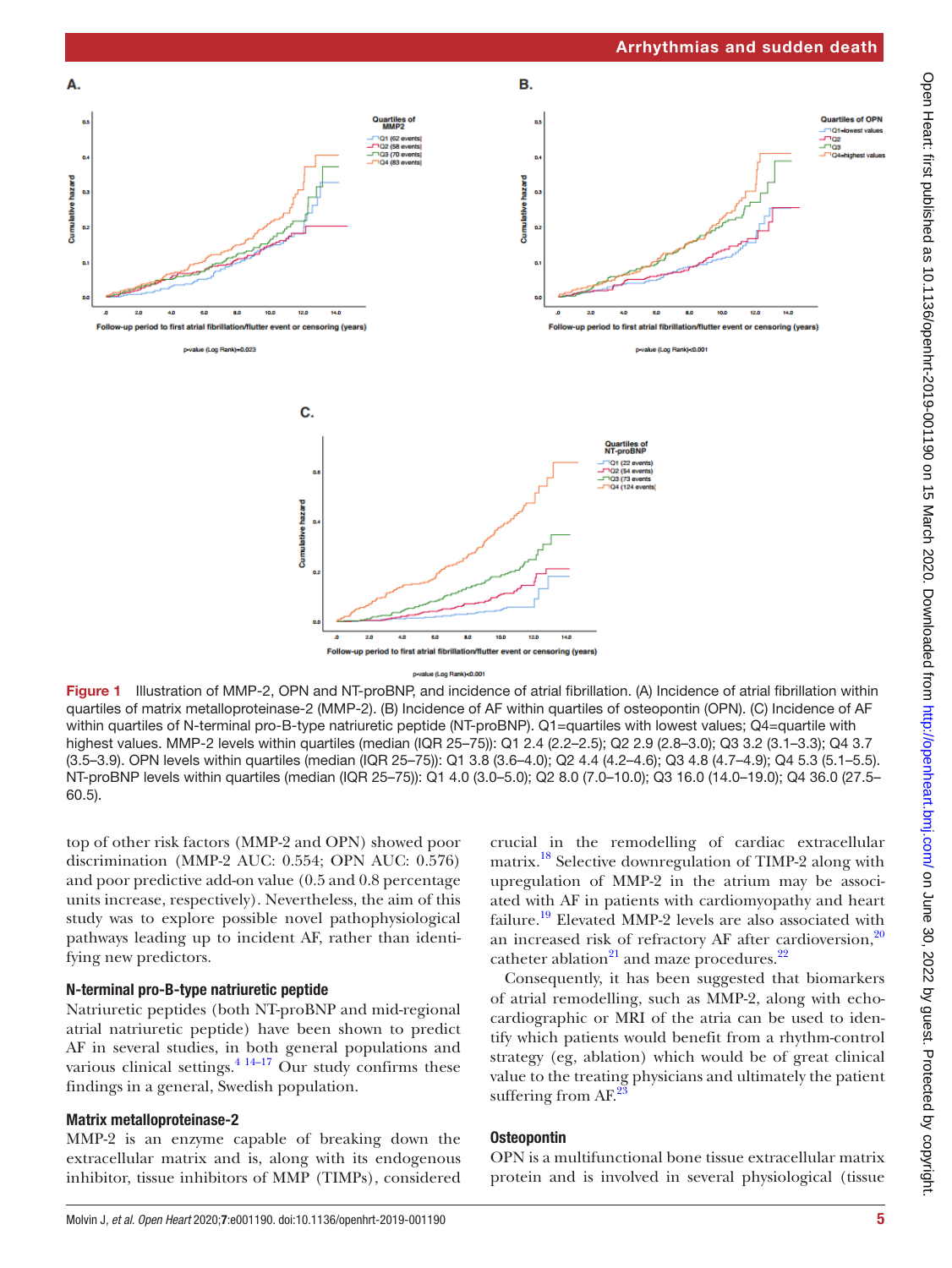<span id="page-5-0"></span>

| <b>IQNIC T</b><br>Lugistic regression analysis examining the relation of proteins with prevalent atrial indifficulti |                                |                       |                                |                      |                                |                        |
|----------------------------------------------------------------------------------------------------------------------|--------------------------------|-----------------------|--------------------------------|----------------------|--------------------------------|------------------------|
|                                                                                                                      | OR (95% CI)                    |                       | <b>OR (95% CI)</b>             |                      | OR (95% CI)                    |                        |
|                                                                                                                      | Model 1                        | P value               | Model 2                        | P value              | Model 3                        | P value                |
| NT-proBNP                                                                                                            | 4.24 (3.37 to 5.33)            | $3.56\times10^{-35}$  | 4.38 (3.42 to 5.61)            | $9.81\times10^{-32}$ | 3.83 (2.93 to 5.02)            | $1.71 \times 10^{-22}$ |
| PON <sub>3</sub>                                                                                                     | $0.65(0.54 \text{ to } 0.78)$  | $2.75\times10^{-6}$   | $0.66$ (0.55 to 0.80)          | $1.16\times10^{-5}$  | 0.68 (0.55 to 0.84)            | $3.15 \times 10^{-4}$  |
| TNFR <sub>1</sub>                                                                                                    | 1.11 (0.90 to 1.35)            | 0.324                 | $0.95(0.77 \text{ to } 1.18)$  | 0.658                | $0.80$ (0.63 to 1.00)          | 0.050                  |
| IGFBP-7                                                                                                              | 1.49 (1.22 to 1.83)            | $1.24\times10^{-4}$   | 1.37 (1.11 to 1.68)            | 0.003                | 1.21 (0.96 to 1.51)            | 0.102                  |
| FABP4                                                                                                                | 1.51 (1.23 to 1.86)            | $8.73\times10^{-5}$   | 1.49 (1.19 to 1.87)            | 0.001                | 1.17 (0.90 to 1.53)            | 0.247                  |
| <b>OPN</b>                                                                                                           | 1.38 (1.11 to 1.71)            | 0.004                 | 1.23 $(0.99 \text{ to } 1.54)$ | 0.065                | 1.13 (0.90 to 1.43)            | 0.300                  |
| $MMP-2$                                                                                                              | 1.33 $(1.07 \text{ to } 1.66)$ | 0.011                 | $1.20(0.96 \text{ to } 1.50)$  | 0.110                | 1.10 $(0.87 \text{ to } 1.40)$ | 0.420                  |
| GAL-4                                                                                                                | 1.38 (1.11 to 1.71)            | 0.003                 | 1.23 (0.98 to 1.53)            | 0.068                | $0.95(0.74 \text{ to } 1.21)$  | 0.661                  |
| <b>UPAR</b>                                                                                                          | $1.30(1.05 \text{ to } 1.60)$  | 0.014                 | $1.13(0.91 \text{ to } 1.41)$  | 0.267                | $0.95(0.75 \text{ to } 1.21)$  | 0.672                  |
| $GDF-15$                                                                                                             | 1.51 (1.24 to 1.85)            | $4.73 \times 10^{-5}$ | 1.27 (1.02 to 1.58)            | 0.033                | 1.03 (0.80 to 1.33)            | 0.813                  |
| CHI3L1                                                                                                               | 1.21 (0.99 to 1.48)            | 0.066                 | 1.07 (0.87 to 1.33)            | 0.505                | $0.99(0.79 \text{ to } 1.24)$  | 0.931                  |

Table 4 Logistic regression analysis examining the relation of proteins with prevalent atrial fibrillation

Values are ORs and 95%CI for prevalent atrial fibrillation. *Model 1* is unadjusted. *Model 2* is age and sex adjusted. *Model 3* is further adjusted for body mass index, systolic blood pressure, smoking status, prevalent diabetes mellitus, prevalent coronary events, prevalent heart failure and antihypertensive treatment.

CHI3L1, chitinase-3-like protein 1; FABP4, fatty-acid binding protein 4; GAL-4, galectin 4; GDF-15, growth differentiation factor 15; IGFBP-7, insulin-like growth factor-binding protein 7; MMP-2, matrix metalloproteinase-2; NT-proBNP, N-terminal pro-B-type natriuretic peptide; OPN, osteopontin; PON3, paraoxonase 3; TNFR1, tumour necrosis factor receptor 1; UPAR, urokinase receptor.

regeneration, bone remodelling) and pathological processes.[24](#page-7-2) OPN has also been shown to be an inde-pendent predictor of future adverse cardiac events<sup>[25](#page-7-3)</sup> and suggested to play an integral role in the inflammatory

<span id="page-5-1"></span>

| <b>Table 5</b> Harrell's C-statistics for evaluation of overall<br>adequacy of risk prediction procedures |                                                  |  |  |
|-----------------------------------------------------------------------------------------------------------|--------------------------------------------------|--|--|
| <b>Protein</b>                                                                                            | Model 3 vs model with add-<br>on of each protein |  |  |
| $GDF-15$                                                                                                  | 0.693 vs 0.694                                   |  |  |
| $MMP-2$                                                                                                   | 0.693 vs 0.698                                   |  |  |
| <b>UPAR</b>                                                                                               | 0.693 vs 0.695                                   |  |  |
| 0PN                                                                                                       | 0.693 vs 0.701                                   |  |  |
| IGFBP-7                                                                                                   | $0.693$ vs $0.696$                               |  |  |
| PON3                                                                                                      | 0.693 vs 0.693                                   |  |  |
| <b>TNFR1</b>                                                                                              | 0.693 vs 0.693                                   |  |  |
| NT-proBNP                                                                                                 | 0.693 vs 0.750                                   |  |  |
| CHI3L1                                                                                                    | 0.693 vs 0.693                                   |  |  |
| FABP-4                                                                                                    | 0.693 vs 0.696                                   |  |  |
| $GAI -4$                                                                                                  | 0.693 vs 0.694                                   |  |  |
| Z-score                                                                                                   | 0.693 vs 0.701                                   |  |  |

Model 3 is adjusted for age, sex, body mass index, systolic blood pressure, smoking status, prevalent diabetes mellitus, prevalent coronary events, prevalent heart failure and antihypertensive treatment.

CHI3L1, chitinase-3-like protein 1; FABP4, fatty-acid binding protein 4; GAL-4, galectin 4; GDF-15, growth differentiation factor 15; IGFBP-7, insulin-like growth factor-binding protein 7; MMP-2, matrix metalloproteinase-2; NT-proBNP, N-terminal pro-B-type natriuretic peptide; OPN, osteopontin; PON3, paraoxonase 3; TNFR1, tumour necrosis factor receptor 1; UPAR, urokinase receptor.

atherosclerotic process, making it a marker for vascular calcification with diagnostic and therapeutic implications.[26](#page-7-4) In our study, elevated OPN levels were associated with incident AF which is in line with previous studies showing that elevated pre-procedure levels of OPN resulted in increased persistence and recurrence of AF in patients undergoing catheter ablation therapy for AF.<sup>[27](#page-7-5)</sup>

Furthermore, aforementioned MMP-2 and its expression can also be induced by OPN through a NF-κBdependent mechanism $^{18}$  suggesting a synergistic effect between inflammatory mediators in AF.

# Paraoxonase 3

PON3 belongs to the family of serum paraoxonases, consisting of PON1, PON2 and PON3. All three isoforms have been proposed to be involved in CVD due to their antioxidative and anti-atherogenic effects, as well as their ability to attenuate lipid oxidation.<sup>28</sup> <sup>29</sup> In the present study, increase in PON3 was associated with lower prevalence of AF. These findings might be explained by the fact that lipoprotein properties are severely impaired in subjects with AF, presumably owing to impaired antioxi-dant ability of paraoxonase in high-density lipoproteins.<sup>[30](#page-7-7)</sup> PON3 was, however, not significantly associated with incidence of AF in our fully adjusted model.

# Study strengths and limitations

The use of a well-characterised, prospective cohort with many participants and a long follow-up time is a significant strength of the current study. Furthermore, we used nationwide registers with empirically satisfactory coverage and accuracy; however, asymptomatic and/or nonregistered cases of AF may very well have gone by undetected. We could not completely exclude confounding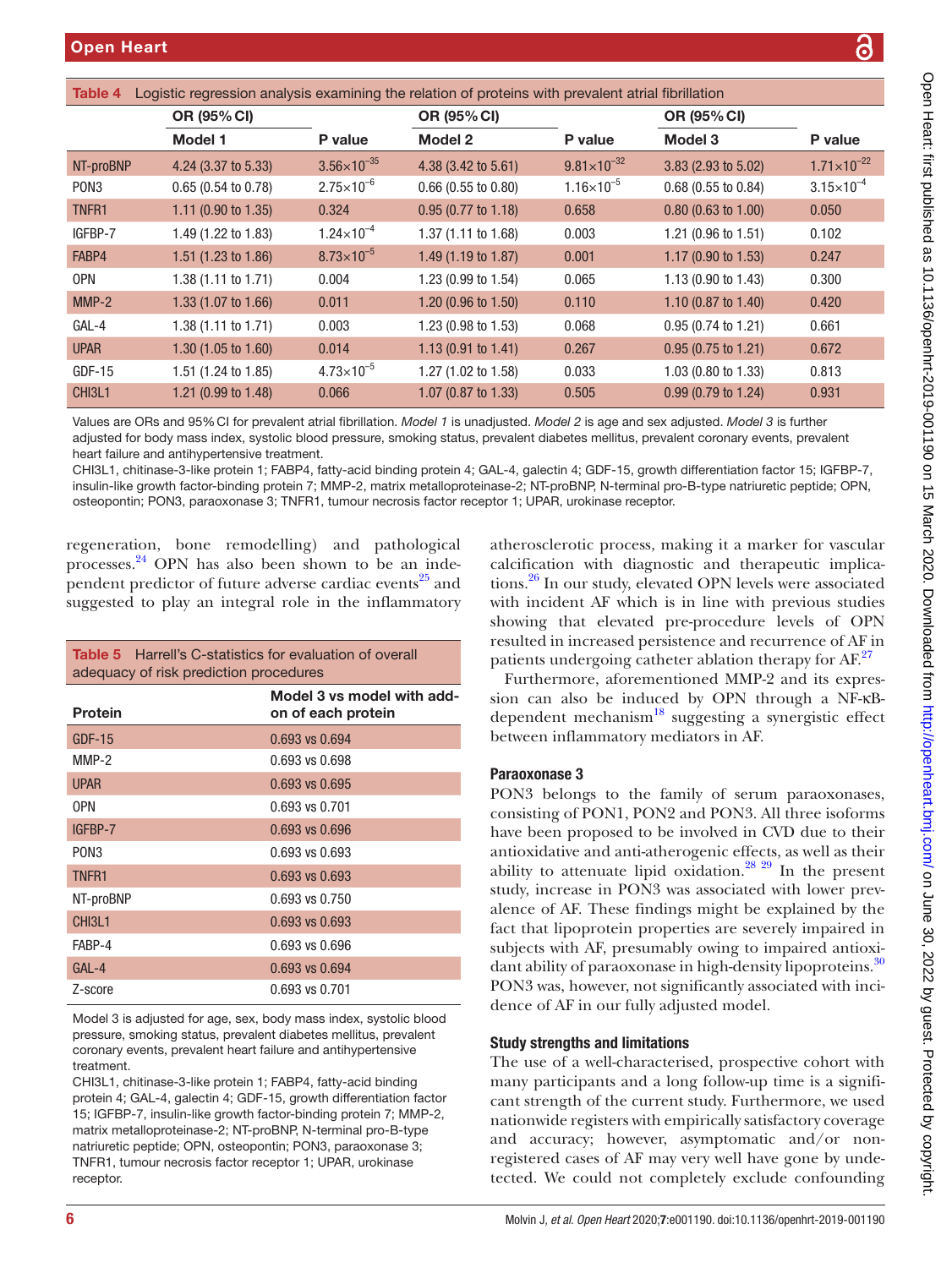effects of unmeasured covariates linked to incidence of AF. However, we tried to minimise confounders by adjusting for relevant risk factors. Moreover, our data were collected at a single regional centre with no possibility of replication and subjects predominantly of European descent.

#### Clinical perspective

AF is encountered on a daily basis in most clinical cardiology practices and its presentation and presence ranges from asymptomatic, to palpitations, to the life-changing stroke or in some cases even death. The sheer prevalence of AF, which is increasing with the ageing population, and its sometimes-deceptive existence with possible dire consequences compel further research into novel pathophysiological pathways and biomarkers.

#### **CONCLUSIONS**

In a general Swedish population, we could replicate NT-proBNP as a powerful independent risk marker of incident AF, while MMP-2 and OPN presented themselves as novel, independent risk markers for incident AF.

#### Author affiliations

<sup>1</sup>Department of Clinical Sciences, Lund University, Clinical Research Center, Malmö, Sweden

 $^{2}$ Department of Cardiology, Skånes universitetssjukhus Malmö, Malmö, Sweden 3 Department of Internal Medicine, Skåne University Hospital, Malmö, Sweden

<sup>4</sup>Department of Internal Medicine, Yale University School of Medicine, New Haven, Connecticut, USA

5 Department of Cardiology, North Zealand Hospital, Hilleröd, Denmark

<sup>6</sup>Department of Public Health and Community Medicine, Sahlgrenska Academy, Goteborg, Sweden

<sup>7</sup> Centre for Individualized Medicine in Arterial Diseases, University of Southern Denmark, Odense, Denmark

<sup>8</sup>Wallenberg Center for Molecular Medicine, Lund University, Lund, Sweden

Acknowledgements The Knut and Alice Wallenberg foundation is acknowledged for generous support.

Contributors JM, AJ, OM, MP, LR, UL, BD, ML, PN, MO and MM contributed to study concept and design. JM, ML, MM acquired data. JM, AJ, MP, MO and MM analysed and interpreted data. JM, AJ and MM drafted the manuscript. JM, AJ, OM, MP, LR, UL, BD, ML, PN, MO and MM critically revised the manuscript for important intellectual content. JM, AJ, MP, ML, MO and MM contributed to statistical analysis. OM, LR, UL, PN, MO and MM obtained funding. PN provided administrative, technical or material support. JM, AJ, MM and PN supervised the study. JM, AJ and MM are the guarantors of this work and, as such, had full access to all the data in the study and take responsibility for the integrity of the data and the accuracy of the data analysis.

Funding MM was supported by grants from the Wallenberg Centre for Molecular Medicine, Lund University (ALFSKANE-675271), Medical Faculty of Lund University (ALFSKANE-432021; ALFSKANE-436111), Skåne University Hospital, the Crafoord Foundation, the Ernhold Lundstroms Research Foundation, Region Skåne, the Hulda and Conrad Mossfelt Foundation, the Southwest Skåne's Diabetes Foundation, the Kockska Foundation, the Research Funds of Region Skåne and the Swedish Heart and Lung Foundation (2018-0260).

Competing interests None declared.

Patient consent for publication Obtained.

Ethics approval The study was approved by the Regional Ethical Review Board at Lund University, Sweden (LU 244-02) and complied with the Helsinki Declaration.

Provenance and peer review Not commissioned; externally peer reviewed.

Data availability statement Data may be obtained from a third party and are not publicly available.

Open access This is an open access article distributed in accordance with the Creative Commons Attribution Non Commercial (CC BY-NC 4.0) license, which permits others to distribute, remix, adapt, build upon this work non-commercially, and license their derivative works on different terms, provided the original work is properly cited, appropriate credit is given, any changes made indicated, and the use is non-commercial. See: [http://creativecommons.org/licenses/by-nc/4.0/.](http://creativecommons.org/licenses/by-nc/4.0/)

#### ORCID iDs

John Molvin<http://orcid.org/0000-0003-2107-0510> Amra Jujic<http://orcid.org/0000-0002-9506-0158> Martin Magnusson <http://orcid.org/0000-0003-1710-5936>

#### **References**

- <span id="page-6-0"></span>1 Chugh SS, Havmoeller R, Narayanan K, *et al*. Worldwide epidemiology of atrial fibrillation: a Global Burden of Disease 2010 Study. *[Circulation](http://dx.doi.org/10.1161/CIRCULATIONAHA.113.005119)* 2014;129:837–47.
- <span id="page-6-1"></span>2 Alonso A, Krijthe BP, Aspelund T, *et al*. Simple risk model predicts incidence of atrial fibrillation in a racially and geographically diverse population: the CHARGE-AF Consortium. *[J Am Heart Assoc](http://dx.doi.org/10.1161/JAHA.112.000102)* 2013;2:e000102.
- 3 Psaty BM, Manolio TA, Kuller LH, *et al*. Incidence of and risk factors for atrial fibrillation in older adults. *[Circulation](http://dx.doi.org/10.1161/01.CIR.96.7.2455)* 1997;96:2455–61.
- <span id="page-6-2"></span>4 Patton KK, Heckbert SR, Alonso A, *et al*. N-terminal pro-B-type natriuretic peptide as a predictor of incident atrial fibrillation in the Multi-Ethnic Study of Atherosclerosis: the effects of age, sex and ethnicity. *[Heart](http://dx.doi.org/10.1136/heartjnl-2013-304724)* 2013;99:1832–6.
- 5 Rienstra M, Yin X, Larson MG, *et al*. Relation between soluble ST2, growth differentiation factor-15, and high-sensitivity troponin I and incident atrial fibrillation. *[Am Heart J](http://dx.doi.org/10.1016/j.ahj.2013.10.003)* 2014;167:109–15.
- 6 Smith JG, Newton-Cheh C, Almgren P, *et al*. Assessment of conventional cardiovascular risk factors and multiple biomarkers for the prediction of incident heart failure and atrial fibrillation. *[J Am Coll](http://dx.doi.org/10.1016/j.jacc.2010.05.049)  [Cardiol](http://dx.doi.org/10.1016/j.jacc.2010.05.049)* 2010;56:1712–9.
- <span id="page-6-5"></span>7 Lind L, Sundström J, Stenemo M, *et al*. Discovery of new biomarkers for atrial fibrillation using a custom-made proteomics chip. *[Heart](http://dx.doi.org/10.1136/heartjnl-2016-309764)* 2017;103:377–82.
- <span id="page-6-3"></span>8 Chung MK, Martin DO, Sprecher D, *et al*. C-reactive protein elevation in patients with atrial arrhythmias: inflammatory mechanisms and persistence of atrial fibrillation. *[Circulation](http://dx.doi.org/10.1161/hc4901.101760)* 2001;104:2886–91.
- <span id="page-6-4"></span>9 Assarsson E, Lundberg M, Holmquist G, *et al*. Homogenous 96 plex PEA immunoassay exhibiting high sensitivity, specificity, and excellent scalability. *[PLoS One](http://dx.doi.org/10.1371/journal.pone.0095192)* 2014;9:e95192.
- <span id="page-6-6"></span>10 Leosdottir M, Willenheimer R, Plehn J, *et al*. Myocardial structure and function by echocardiography in relation to glucometabolic status in elderly subjects from 2 population-based cohorts: a crosssectional study. *[Am Heart J](http://dx.doi.org/10.1016/j.ahj.2009.12.028)* 2010;159:414–20.
- 11 Molvin J, Pareek M, Jujic A, *et al*. Using a targeted proteomics CHIP to explore pathophysiological pathways for incident diabetes—the Malmö Preventive Project. *[Sci Rep](http://dx.doi.org/10.1038/s41598-018-36512-y)* 2019;9:272.
- <span id="page-6-7"></span>12 Waldo AL. Inter-relationships between atrial flutter and atrial fibrillation. *[Pacing Clin Electrophysiol](http://dx.doi.org/10.1046/j.1460-9592.2003.t01-1-00236.x)* 2003;26:1583–96.
- <span id="page-6-8"></span>13 Smith JG, Platonov PG, Hedblad B, *et al*. Atrial fibrillation in the Malmo Diet and Cancer study: a study of occurrence, risk factors and diagnostic validity. *[Eur J Epidemiol](http://dx.doi.org/10.1007/s10654-009-9404-1)* 2010;25:95–102.
- 14 Wang TJ, Larson MG, Levy D, *et al*. Plasma natriuretic peptide levels and the risk of cardiovascular events and death. *[N Engl J Med](http://dx.doi.org/10.1056/NEJMoa031994)* 2004;350:655–63.
- 15 Patton KK, Ellinor PT, Heckbert SR, *et al*. N-terminal pro-B-type natriuretic peptide is a major predictor of the development of atrial fibrillation: the Cardiovascular Health Study. *[Circulation](http://dx.doi.org/10.1161/CIRCULATIONAHA.109.873265)* 2009;120:1768–74.
- 16 Schnabel RB, Larson MG, Yamamoto JF, *et al*. Relations of biomarkers of distinct pathophysiological pathways and atrial fibrillation incidence in the community. *[Circulation](http://dx.doi.org/10.1161/CIRCULATIONAHA.109.882241)* 2010;121:200–7.
- 17 Svennberg E, Lindahl B, Berglund L, *et al*. NT-proBNP is a powerful predictor for incident atrial fibrillation—validation of a multimarker approach. *[Int J Cardiol](http://dx.doi.org/10.1016/j.ijcard.2016.08.001)* 2016;223:74–81.
- <span id="page-6-9"></span>18 Spinale FG. Myocardial matrix remodeling and the matrix metalloproteinases: influence on cardiac form and function. *[Physiol](http://dx.doi.org/10.1152/physrev.00012.2007)  [Rev](http://dx.doi.org/10.1152/physrev.00012.2007)* 2007;87:1285–342.
- <span id="page-6-10"></span>19 Xu J, Cui G, Esmailian F, *et al*. Atrial extracellular matrix remodeling and the maintenance of atrial fibrillation. *[Circulation](http://dx.doi.org/10.1161/01.CIR.0000109495.02213.52)* 2004;109:363–8.
- <span id="page-6-11"></span>20 Kato K, Fujimaki T, Yoshida T, *et al*. Impact of matrix metalloproteinase-2 levels on long-term outcome following pharmacological or electrical cardioversion in patients with atrial fibrillation. *[Europace](http://dx.doi.org/10.1093/europace/eun389)* 2009;11:332–7.
- <span id="page-6-12"></span>21 Okumura Y, Watanabe I, Nakai T, *et al*. Impact of biomarkers of inflammation and extracellular matrix turnover on the outcome of atrial fibrillation ablation: importance of matrix metalloproteinase-2